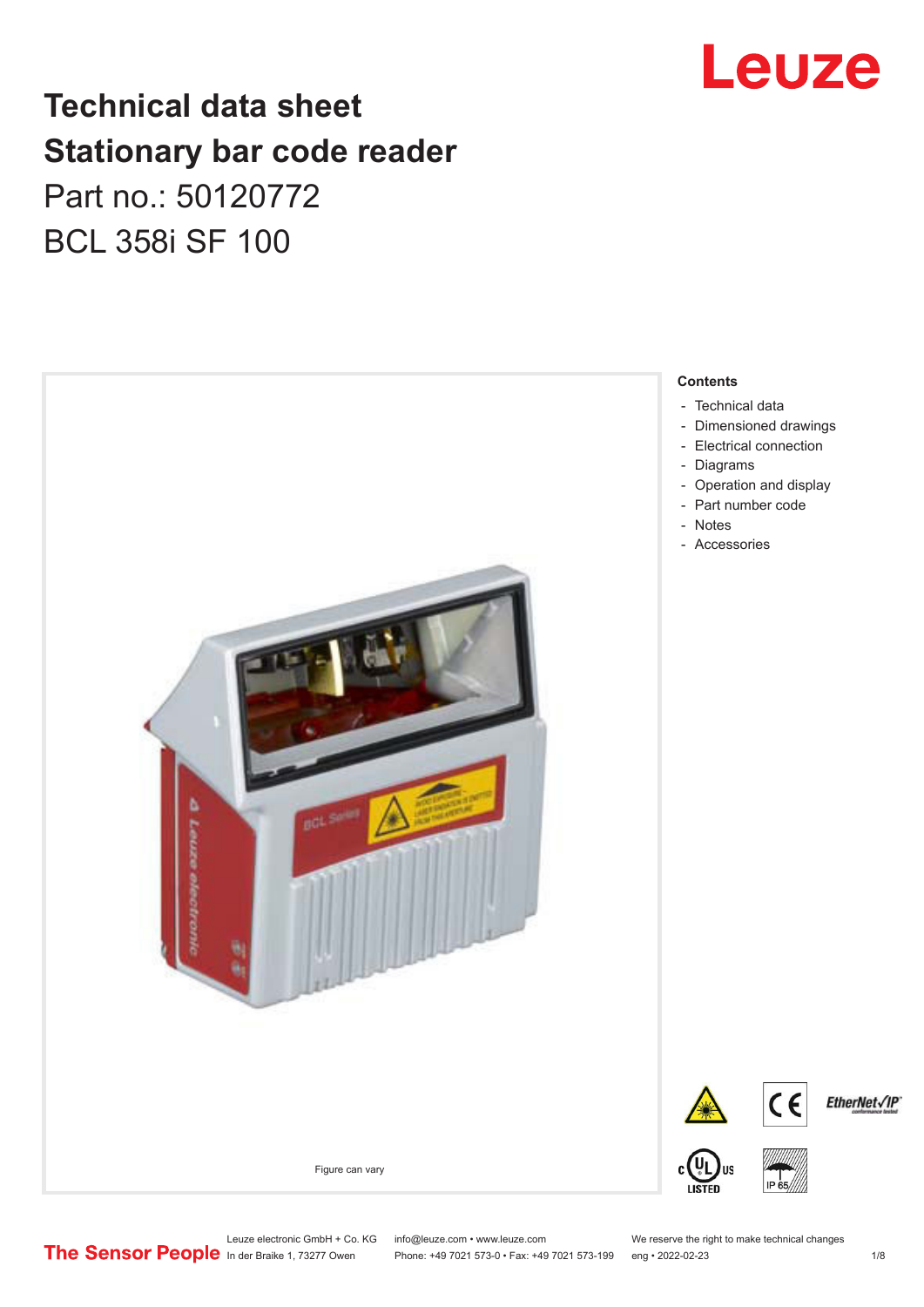### <span id="page-1-0"></span>**Technical data**

# Leuze

Manual address assignment

100 Mbit/s

| <b>Basic data</b>                               |                                                                  |
|-------------------------------------------------|------------------------------------------------------------------|
| <b>Series</b>                                   | <b>BCL 300i</b>                                                  |
| <b>Functions</b>                                |                                                                  |
| <b>Functions</b>                                | Alignment mode                                                   |
|                                                 | AutoConfig                                                       |
|                                                 | AutoControl                                                      |
|                                                 | AutoReflAct                                                      |
|                                                 | Code fragment technology                                         |
|                                                 | <b>LED</b> indicator                                             |
|                                                 | Reference code comparison                                        |
| <b>Characteristic parameters</b>                |                                                                  |
| <b>MTTF</b>                                     | 110 years                                                        |
|                                                 |                                                                  |
| <b>Read data</b>                                |                                                                  |
| Code types, readable                            | 2/5 Interleaved                                                  |
|                                                 | Codabar                                                          |
|                                                 | Code 128                                                         |
|                                                 | Code 39                                                          |
|                                                 | Code 93                                                          |
|                                                 | <b>EAN 8/13</b>                                                  |
|                                                 | GS1 Databar Expanded                                             |
|                                                 | <b>GS1 Databar Limited</b>                                       |
|                                                 | <b>GS1 Databar Omnidirectional</b>                               |
|                                                 | <b>UPC</b>                                                       |
| Scanning rate, typical                          | $1,000$ scans/s                                                  |
| Bar codes per reading gate, max.<br>number      | 64 Piece(s)                                                      |
| <b>Optical data</b>                             |                                                                  |
| <b>Reading distance</b>                         | 70  445 mm                                                       |
| <b>Light source</b>                             | Laser, Red                                                       |
| Wavelength                                      | 655 nm                                                           |
| Laser class                                     | 1, IEC/EN 60825-1:2014                                           |
| <b>Transmitted-signal shape</b>                 | Continuous                                                       |
| Usable opening angle (reading field<br>opening) | 60°                                                              |
| <b>Modulus size</b>                             | $0.30.8$ mm                                                      |
| <b>Reading method</b>                           | Line scanner with deflecting mirror                              |
| <b>Beam deflection</b>                          | By means of rotating polygon mirror<br>wheel + deflecting mirror |
| Light beam exit                                 | Lateral with deflecting mirror                                   |
| <b>Electrical data</b>                          |                                                                  |
| <b>Protective circuit</b>                       | Polarity reversal protection                                     |

|                          | <b>USB</b>                             |                                                                                               |
|--------------------------|----------------------------------------|-----------------------------------------------------------------------------------------------|
|                          | <b>Function</b>                        | Configuration via software                                                                    |
|                          |                                        |                                                                                               |
|                          | <b>Connection</b>                      |                                                                                               |
|                          | <b>Number of connections</b>           | 1 Piece(s)                                                                                    |
|                          |                                        |                                                                                               |
|                          | <b>Connection 1</b><br><b>Function</b> | <b>BUS IN</b>                                                                                 |
|                          |                                        | Connection to device                                                                          |
|                          |                                        |                                                                                               |
|                          |                                        | Data interface                                                                                |
|                          |                                        | PWR / SW IN / OUT                                                                             |
|                          |                                        | Service interface                                                                             |
|                          | <b>Type of connection</b>              | Plug connector, It is essential to use a<br>connection unit when commissioning the<br>device. |
|                          | No. of pins                            | $32 - pin$                                                                                    |
|                          | <b>Type</b>                            | Male                                                                                          |
|                          |                                        |                                                                                               |
|                          | Mechanical data                        |                                                                                               |
| Cubic<br>Design          |                                        |                                                                                               |
|                          | Dimension (W x H x L)                  | 103 mm x 44 mm x 96 mm                                                                        |
|                          | <b>Housing material</b>                | Metal                                                                                         |
|                          | <b>Metal housing</b>                   | Diecast aluminum                                                                              |
|                          | Lens cover material                    | Glass                                                                                         |
|                          | Net weight                             | 350 g                                                                                         |
| <b>Housing color</b>     |                                        | Red                                                                                           |
|                          |                                        | Silver                                                                                        |
| <b>Type of fastening</b> |                                        | Dovetail grooves                                                                              |
|                          |                                        | Fastening on back                                                                             |
|                          |                                        | Via optional mounting device                                                                  |
|                          | <b>Operation and display</b>           |                                                                                               |
|                          | Type of display                        | LED                                                                                           |
|                          | <b>Number of LEDs</b>                  | 2 Piece(s)                                                                                    |

| NUILIUSI ULLEUS                | 2 FICUC(3)             |
|--------------------------------|------------------------|
| Type of configuration          | Via web browser        |
| <b>Environmental data</b>      |                        |
| Ambient temperature, operation | $0 \quad 40 \degree C$ |

| Ambient temperature, operation     | $0 \dots 40$ °C |
|------------------------------------|-----------------|
| Ambient temperature, storage       | $-20$ 70 °C     |
| Relative humidity (non-condensing) | $090\%$         |

**Interface**

**Performance data** Supply voltage  $U_B$ 

**Inputs/outputs selectable**

**Power consumption, max.** 4.5 W

**Output current, max.** 60 mA **Number of inputs/outputs selectable** 2 Piece(s) **Input current, max.** 8 mA

**EtherNet IP** 

18 ... 30 V, DC

Leuze electronic GmbH + Co. KG info@leuze.com • www.leuze.com We reserve the right to make technical changes<br>
The Sensor People in der Braike 1, 73277 Owen Phone: +49 7021 573-0 • Fax: +49 7021 573-199 eng • 2022-02-23

**EtherNet IP**

**Service interface**

**Function** Process Address assignment **DHCP** 

**Switch functionality** Integrated **Transmission speed** 10 Mbit/s

**Type** USB 2.0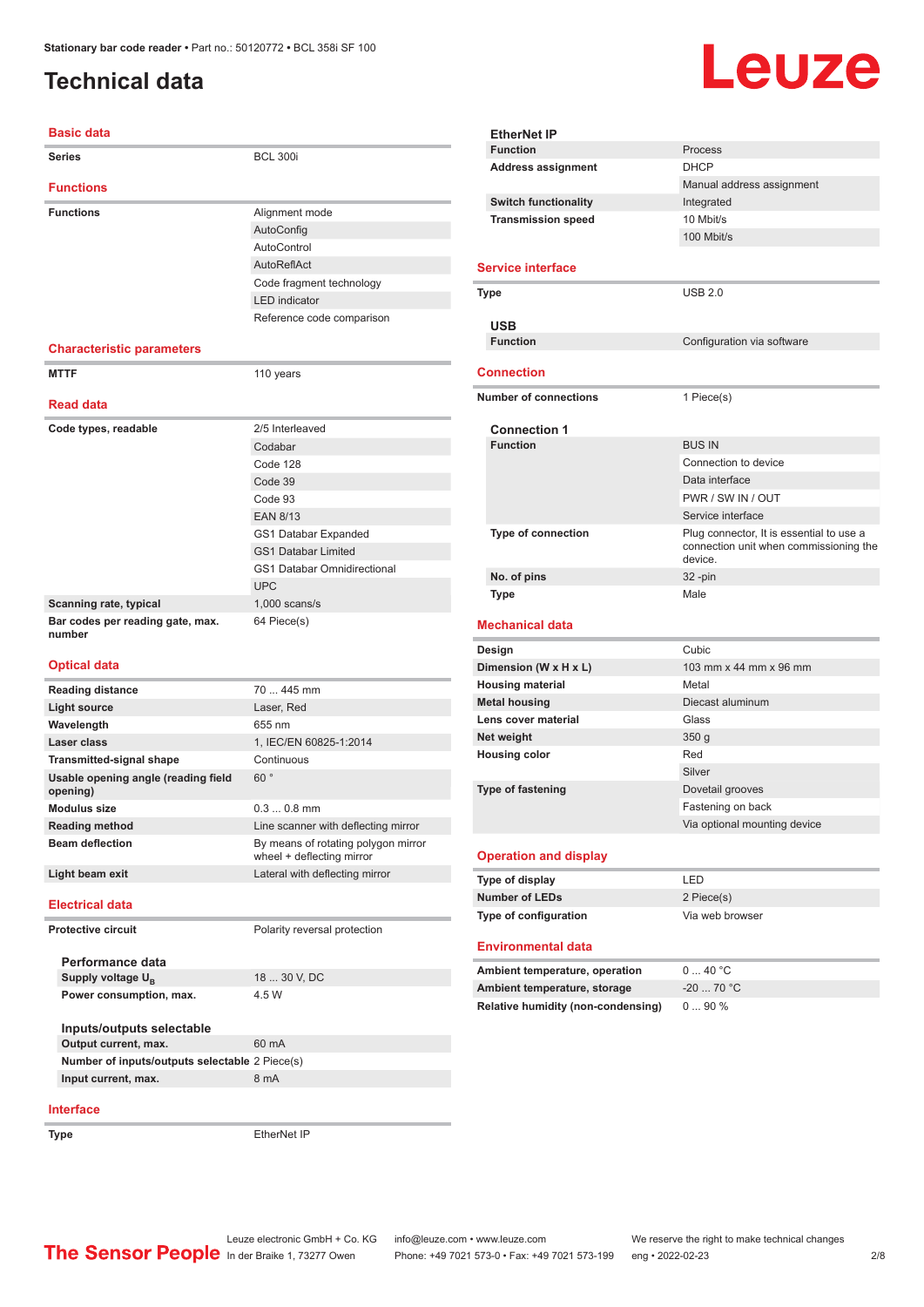### <span id="page-2-0"></span>**Technical data**

# Leuze

#### **Certifications**

| Degree of protection                                               | IP 65                    |
|--------------------------------------------------------------------|--------------------------|
| <b>Protection class</b>                                            | Ш                        |
| <b>Certifications</b>                                              | c UL US                  |
| Test procedure for EMC in accordance EN 55022<br>with standard     |                          |
|                                                                    | EN 61000-4-2, -3, -4, -6 |
| Test procedure for shock in<br>accordance with standard            | IEC 60068-2-27, test Ea  |
| Test procedure for continuous shock<br>in accordance with standard | IEC 60068-2-29, test Eb  |
| Test procedure for vibration in<br>accordance with standard        | IEC 60068-2-6, test Fc   |

#### **Classification**

| <b>Customs tariff number</b> | 84719000 |
|------------------------------|----------|
| <b>ECLASS 5.1.4</b>          | 27280102 |
| <b>ECLASS 8.0</b>            | 27280102 |
| <b>ECLASS 9.0</b>            | 27280102 |
| ECLASS 10.0                  | 27280102 |
| <b>ECLASS 11.0</b>           | 27280102 |
| <b>ECLASS 12.0</b>           | 27280102 |
| <b>ETIM 5.0</b>              | EC002550 |
| <b>ETIM 6.0</b>              | EC002550 |
| <b>ETIM 7.0</b>              | EC002550 |

#### **Dimensioned drawings**

All dimensions in millimeters



- A Optical axis
- B Deflection angle of the laser beam: ± 30 °
- C M4 thread (5 deep)

 $\overline{2}$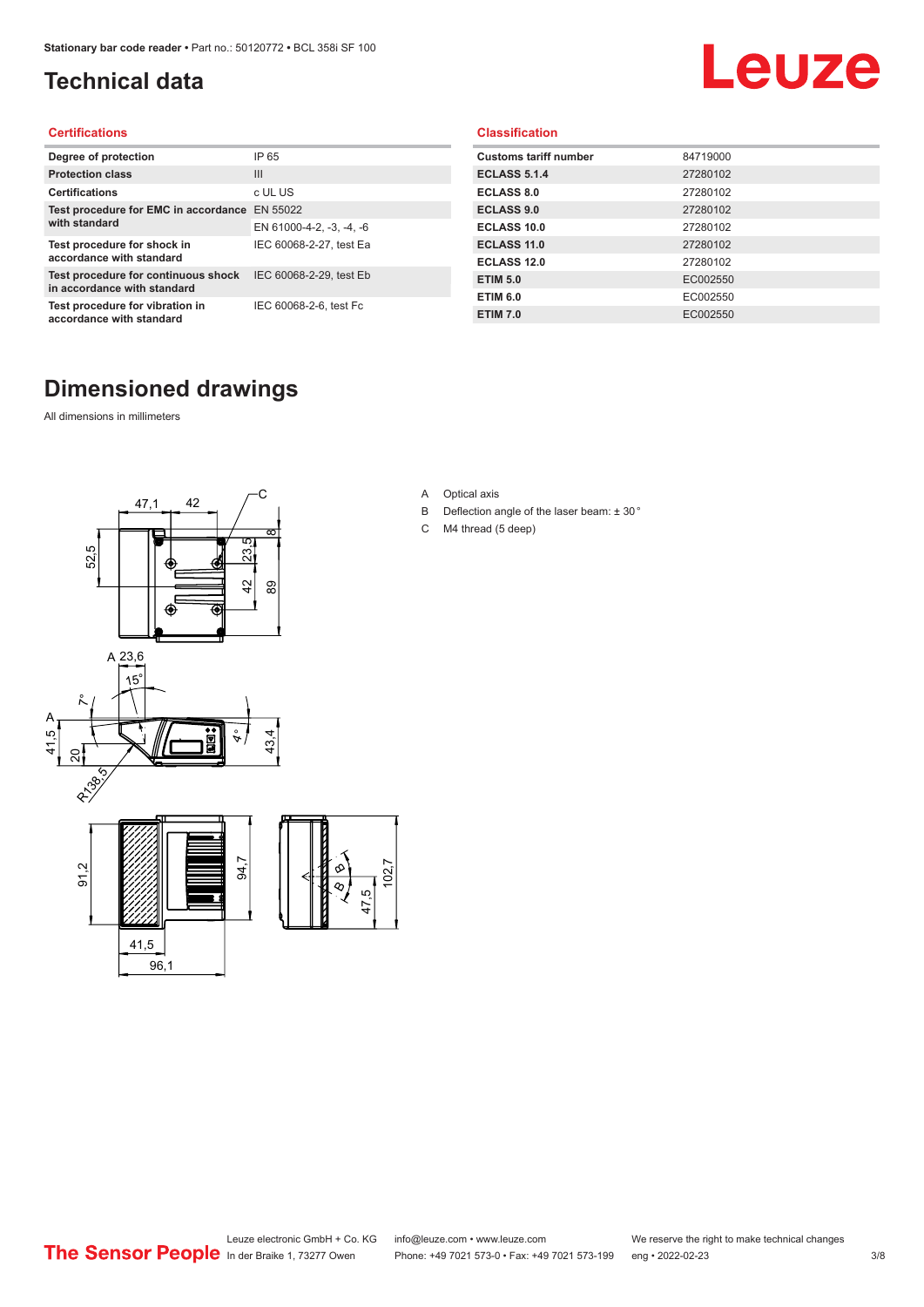#### <span id="page-3-0"></span>**Electrical connection**

## Leuze

#### **Connection 1**

| <b>Function</b>           | <b>BUS IN</b>                                                              |
|---------------------------|----------------------------------------------------------------------------|
|                           | Connection to device                                                       |
|                           | Data interface                                                             |
|                           | PWR / SW IN / OUT                                                          |
|                           | Service interface                                                          |
| <b>Type of connection</b> | Plug connector                                                             |
| Type of connection        | It is essential to use a connection unit when<br>commissioning the device. |
| No. of pins               | $32 - pin$                                                                 |
| <b>Type</b>               | Male                                                                       |

#### **Diagrams**

#### Reading field curve



x Reading field distance [mm]

y Reading field width [mm]

## **Operation and display**

| <b>LED</b> |            | <b>Display</b>                        | <b>Meaning</b>                  |
|------------|------------|---------------------------------------|---------------------------------|
|            | <b>PWR</b> | Green, flashing                       | Device ok, initialization phase |
|            |            | Green, continuous light               | Device OK                       |
|            |            | Green, briefly off - on               | Reading successful              |
|            |            | green, briefly off - briefly red - on | Reading not successful          |
|            |            | Orange, continuous light              | Service mode                    |
|            |            | Red, flashing                         | Device OK, warning set          |
|            |            |                                       |                                 |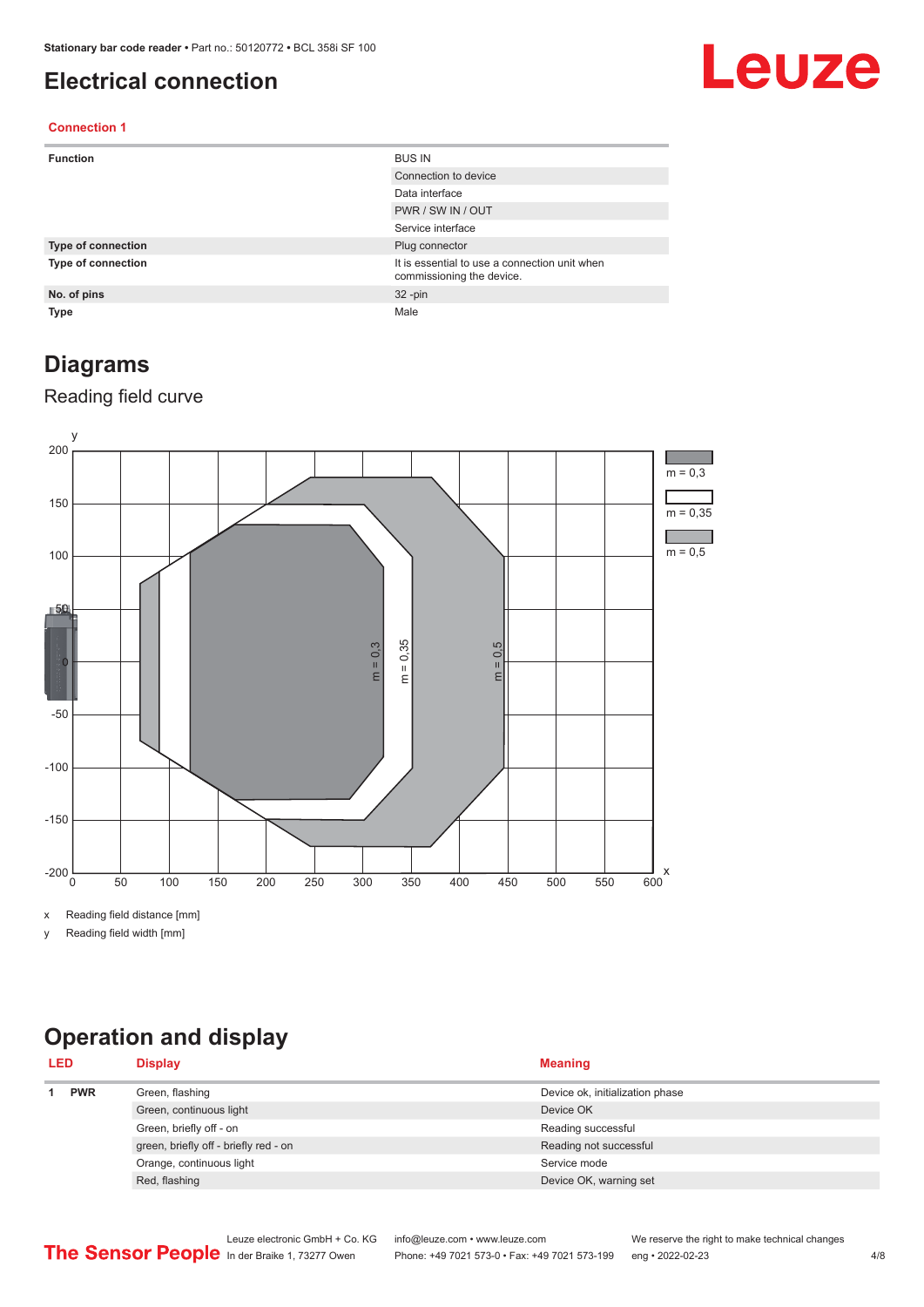### <span id="page-4-0"></span>**Operation and display**

## Leuze

| <b>LED</b> |            | <b>Display</b>          | <b>Meaning</b>      |
|------------|------------|-------------------------|---------------------|
| 1          | <b>PWR</b> | Red, continuous light   | Error, device error |
|            | 2 NET      | Green, flashing         | Initialization      |
|            |            | Green, continuous light | Bus operation ok    |
|            |            | Red, flashing           | Communication error |
|            |            | Red, continuous light   | Bus error           |

#### **Part number code**

Part designation: **BCL XXXX YYZ AAA BB CCCC**

| <b>BCL</b>  | <b>Operating principle</b><br>BCL: bar code reader                                                                                                                                                                                       |
|-------------|------------------------------------------------------------------------------------------------------------------------------------------------------------------------------------------------------------------------------------------|
| <b>XXXX</b> | Series/interface (integrated fieldbus technology)<br>300i: RS 232 / RS 422 (stand-alone)<br>301i: RS 485 (multiNet slave)<br>304i: PROFIBUS DP<br>308i: EtherNet TCP/IP, UDP<br>338i: EtherCAT<br>348i: PROFINET RT<br>358i: EtherNet/IP |
| YY          | <b>Scanning principle</b><br>S: line scanner (single line)<br>R1: line scanner (raster)<br>O: oscillating-mirror scanner (oscillating mirror)                                                                                            |
| z           | <b>Optics</b><br>N: High Density (close)<br>M: Medium Density (medium distance)<br>F: Low Density (remote)<br>L: Long Range (very large distances)<br>J: ink-jet (depending on the application)                                          |
| <b>AAA</b>  | <b>Beam exit</b><br>100: lateral<br>$102:$ front                                                                                                                                                                                         |
| <b>BB</b>   | <b>Special equipment</b><br>D: With display<br>H: With heating<br>DH: optionally with display and heating<br>P: plastic exit window                                                                                                      |
| cccc        | <b>Functions</b><br>F007: optimized process data structure                                                                                                                                                                               |
| <b>Note</b> |                                                                                                                                                                                                                                          |
|             | $\&$ A list with all available device types can be found on the Leuze website at www.leuze.com.                                                                                                                                          |

#### **Notes**

| Observe intended use!                                                                                                                                                                                                         |
|-------------------------------------------------------------------------------------------------------------------------------------------------------------------------------------------------------------------------------|
| $\%$ This product is not a safety sensor and is not intended as personnel protection.<br>$\&$ The product may only be put into operation by competent persons.<br>♦ Only use the product in accordance with its intended use. |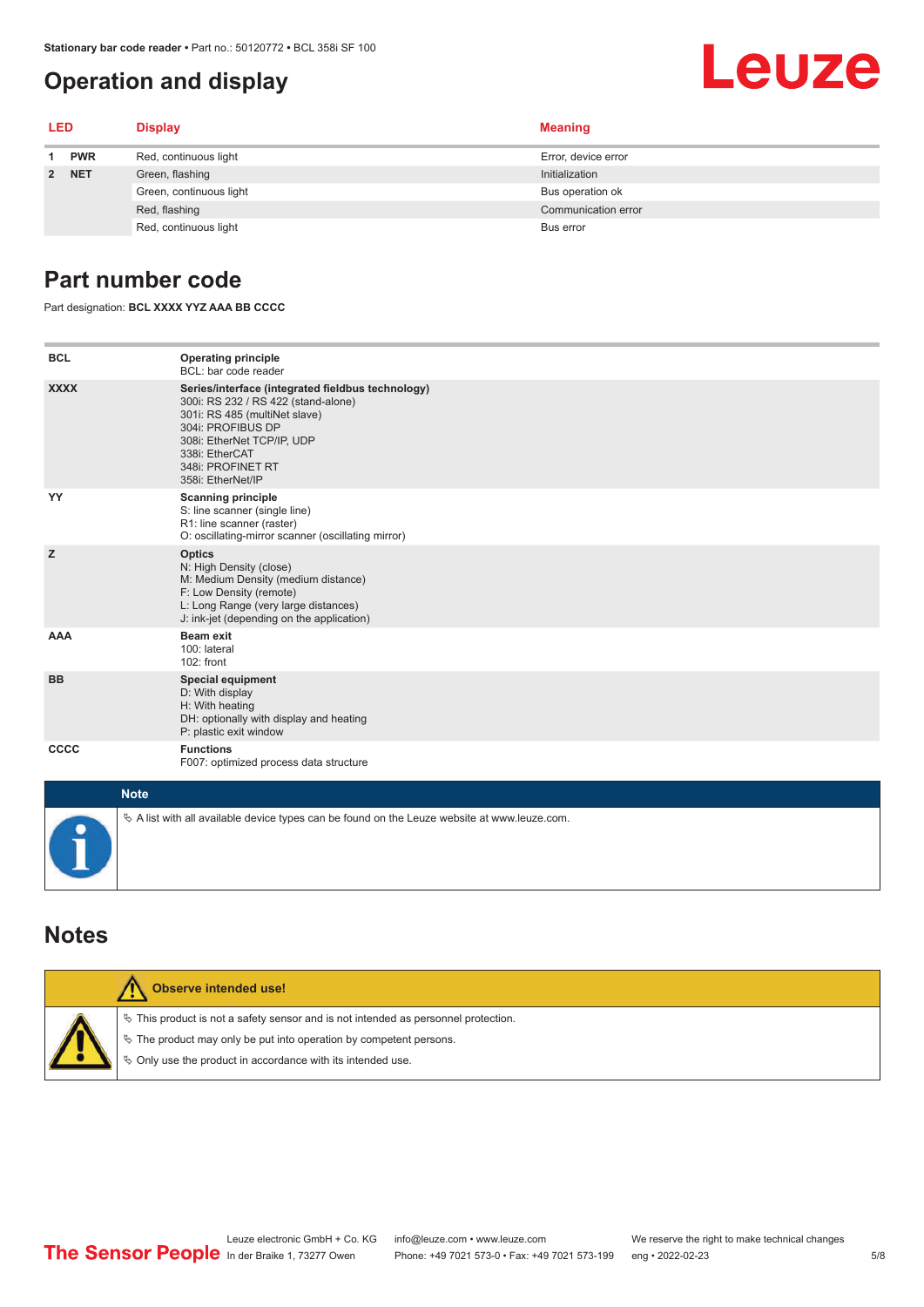#### <span id="page-5-0"></span>**Notes**

|   | <b>ATTENTION! LASER RADIATION - CLASS 1 LASER PRODUCT</b>                                                                                                                                                                                                                                                                                                                                                                                                                                                                                                   |
|---|-------------------------------------------------------------------------------------------------------------------------------------------------------------------------------------------------------------------------------------------------------------------------------------------------------------------------------------------------------------------------------------------------------------------------------------------------------------------------------------------------------------------------------------------------------------|
| 纂 | The device satisfies the requirements of IEC/EN 60825-1:2014 safety requlations for a product of laser class 1 and complies with 21 CFR 1040.10 except<br>for conformance with IEC 60825-1 Ed. 3., as described in Laser Notice No. 56, dated May 8, 2019.<br>$\%$ Observe the applicable statutory and local laser protection regulations.<br>$\%$ The device must not be tampered with and must not be changed in any way.<br>There are no user-serviceable parts inside the device.<br>Repairs must only be performed by Leuze electronic GmbH + Co. KG. |

#### **Accessories**

### Connection technology - Connection cables

|      | Part no. | <b>Designation</b>      | <b>Article</b>   | <b>Description</b>                                                                                                                                                                            |
|------|----------|-------------------------|------------------|-----------------------------------------------------------------------------------------------------------------------------------------------------------------------------------------------|
| \ll. | 50132079 | KD U-M12-5A-V1-<br>050  | Connection cable | Connection 1: Connector, M12, Axial, Female, A-coded, 5-pin<br>Connection 2: Open end<br>Shielded: No<br>Cable length: 5,000 mm<br>Sheathing material: PVC                                    |
|      | 50135074 | KS ET-M12-4A-P7-<br>050 | Connection cable | Suitable for interface: Ethernet<br>Connection 1: Connector, M12, Axial, Male, D-coded, 4-pin<br>Connection 2: Open end<br>Shielded: Yes<br>Cable length: 5,000 mm<br>Sheathing material: PUR |

### Connection technology - Interconnection cables

|                           |                                                                                                                                                                                                                                      | Part no. | <b>Designation</b>                     | <b>Article</b>        | <b>Description</b>                                                                                                                                                                                                               |
|---------------------------|--------------------------------------------------------------------------------------------------------------------------------------------------------------------------------------------------------------------------------------|----------|----------------------------------------|-----------------------|----------------------------------------------------------------------------------------------------------------------------------------------------------------------------------------------------------------------------------|
| $\frac{1}{\sqrt{2}}$<br>Ħ | $\Box$                                                                                                                                                                                                                               | 50117011 | <b>KB USB A - USB</b><br>miniB         | Service line          | Suitable for interface: USB<br>Connection 1: USB<br>Connection 2: USB<br>Shielded: Yes<br>Cable length: 1,500 mm<br>Sheathing material: PVC                                                                                      |
|                           |                                                                                                                                                                                                                                      | 50137078 | <b>KSS ET-M12-4A-</b><br>M12-4A-P7-050 | Interconnection cable | Suitable for interface: Ethernet<br>Connection 1: Connector, M12, Axial, Male, D-coded, 4-pin<br>Connection 2: Connector, M12, Axial, Male, D-coded, 4-pin<br>Shielded: Yes<br>Cable length: 5,000 mm<br>Sheathing material: PUR |
|                           | the control<br>the control<br>the control of the control of the control of the control of the control of the control of the control of the control of the control of the control of the control of the control of the control of the | 50135081 | <b>KSS ET-M12-4A-</b><br>RJ45-A-P7-050 | Interconnection cable | Suitable for interface: Ethernet<br>Connection 1: Connector, M12, Axial, Male, D-coded, 4-pin<br>Connection 2: RJ45<br>Shielded: Yes<br>Cable length: 5,000 mm<br>Sheathing material: PUR                                        |

Leuze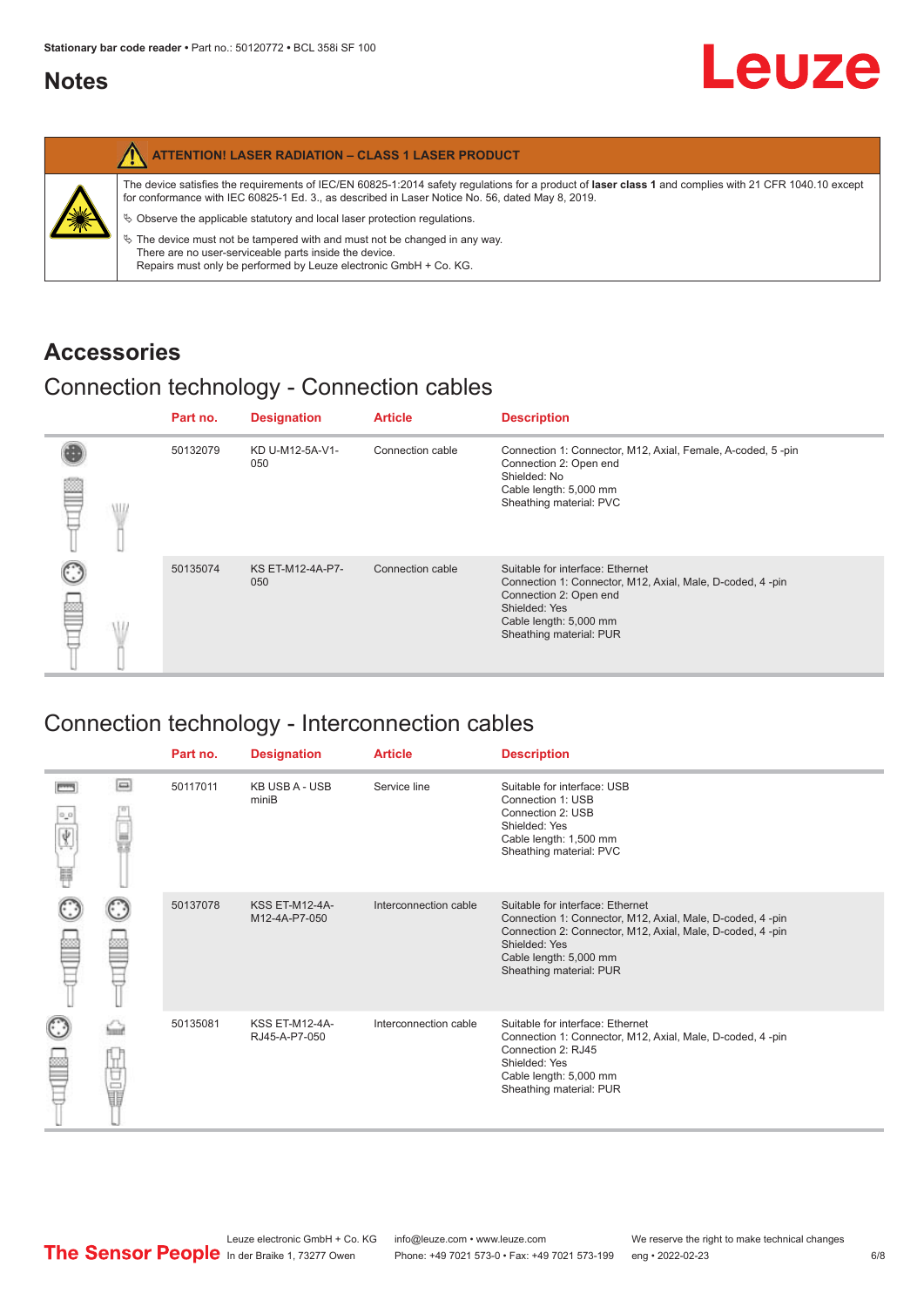#### **Accessories**

# Leuze

### Connection technology - Connection boxes

| Part no.   | <b>Designation</b> | <b>Article</b>  | <b>Description</b>                                                                                                               |
|------------|--------------------|-----------------|----------------------------------------------------------------------------------------------------------------------------------|
| 50120796 * | MK 358             | Connection unit | Suitable for: BCL 358i<br>Suitable for interface: EtherNet IP<br>Number of connections: 4 Piece(s)<br>Connection: Terminal       |
| 50120797*  | <b>MS 358</b>      | Connection unit | Suitable for: BCL 358i<br>Suitable for interface: EtherNet IP<br>Number of connections: 4 Piece(s)<br>Connection: Connector, M12 |

\* Necessary accessories, please order separately

#### Mounting technology - Mounting brackets

|               | Part no. | <b>Designation</b> | <b>Article</b>  | <b>Description</b>                                                                                                                                                                            |
|---------------|----------|--------------------|-----------------|-----------------------------------------------------------------------------------------------------------------------------------------------------------------------------------------------|
| $\rightarrow$ | 50121433 | BT 300 W           | Mounting device | Design of mounting device: Angle, L-shape<br>Fastening, at system: Through-hole mounting<br>Mounting bracket, at device: Screw type<br>Type of mounting device: Adjustable<br>Material: Metal |

#### Mounting technology - Rod mounts

| Part no. | <b>Designation</b> | <b>Article</b>  | <b>Description</b>                                                                                                                                                                                                                                                |
|----------|--------------------|-----------------|-------------------------------------------------------------------------------------------------------------------------------------------------------------------------------------------------------------------------------------------------------------------|
| 50121435 | BT 56 - 1          | Mounting device | Functions: Static applications<br>Design of mounting device: Mounting system<br>Fastening, at system: For 12 mm rod, For 14 mm rod, For 16 mm rod<br>Mounting bracket, at device: Clampable<br>Material: Metal<br>Tightening torque of the clamping jaws: $8 N·m$ |

#### Mounting technology - Other

| Part no. | <b>Designation</b> | <b>Article</b>  | <b>Description</b>                                                                                                                                 |
|----------|--------------------|-----------------|----------------------------------------------------------------------------------------------------------------------------------------------------|
| 50124941 | <b>BTU 0300M-W</b> | Mounting device | Fastening, at system: Through-hole mounting<br>Mounting bracket, at device: Clampable, Groove mounting, Suited for M4<br>screws<br>Material: Metal |